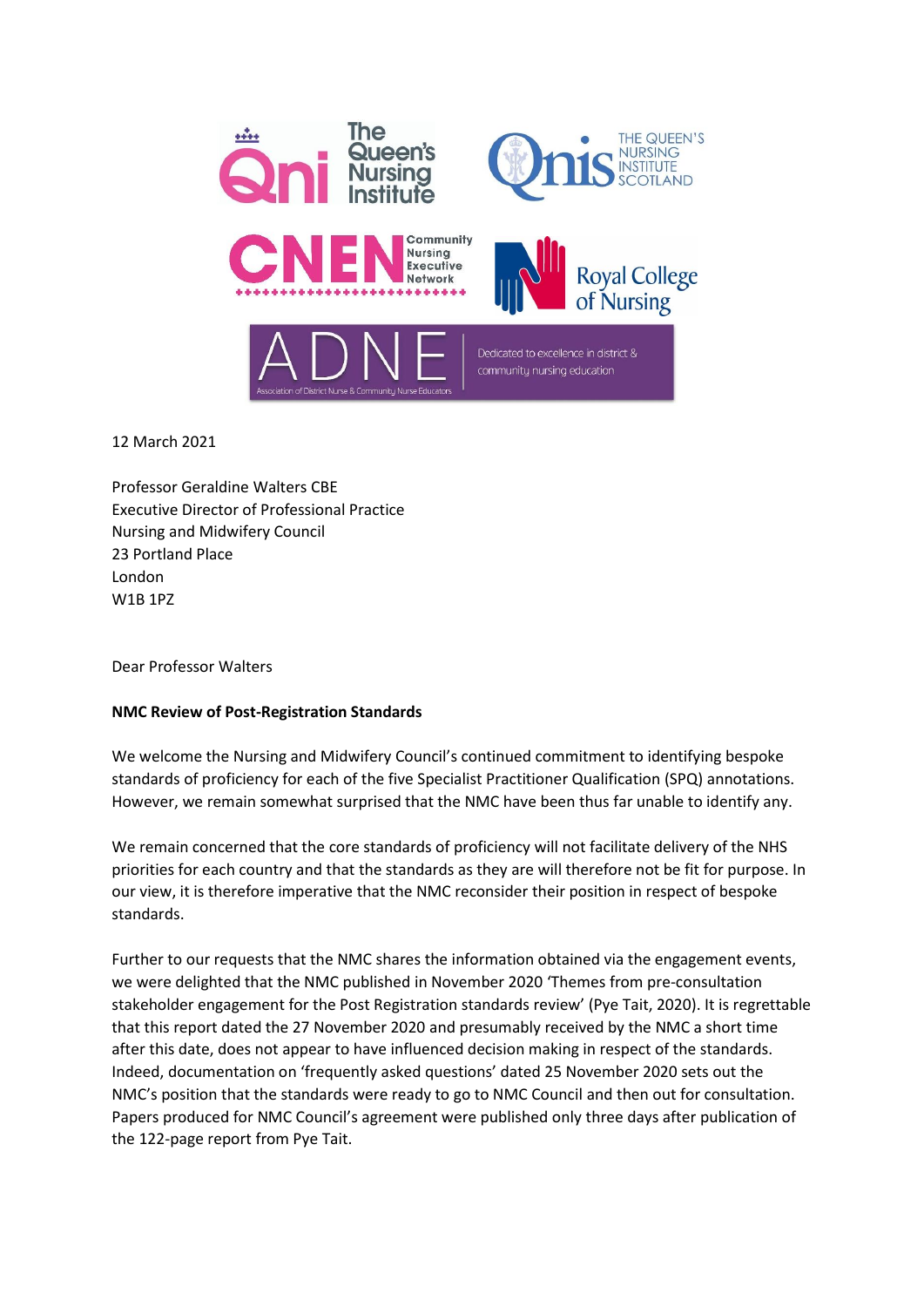Our detailed analysis of the Pye Tait report indicates the existence of 27 bespoke standards across the SPQ community fields of practice. In addition, the report appears to also suggest two generic standards of proficiency that are missing from the draft prepared for consultation. In the spirit of co-production of the standards as outlined in the NMC's submission to Council, we have set these out in the attached document. We have also provided each of the Pye Tait page references and set them against the context of policy in the four countries.

We ask that the NMC considers the Pye Tait report and within it, the bespoke standards outlined by representatives of the profession at the various NMC engagement events. The delay to the consultation resulting from the pandemic provides the ideal opportunity to do this. This work would then form the basis of bespoke standards for each of the five Specialist Practice Qualifications.

In the spirit of co-production, we would be very pleased to help the NMC with this process.

We very much look forward to hearing from you.

Yours sincerely

Brindley

The Association of Academic General Practice Nurse Educators Angie Hack, Co-Chair Allison Brindley, Co-Chair

The Association of District Nurse and Community Nurse Educators Julie Bliss, Chair

The Community Nurse Executive Network Dr Bob Brown, Chair

SZL.

The District Nurse Apprenticeship Standard Trailblazer group Steph Lawrence, Chair